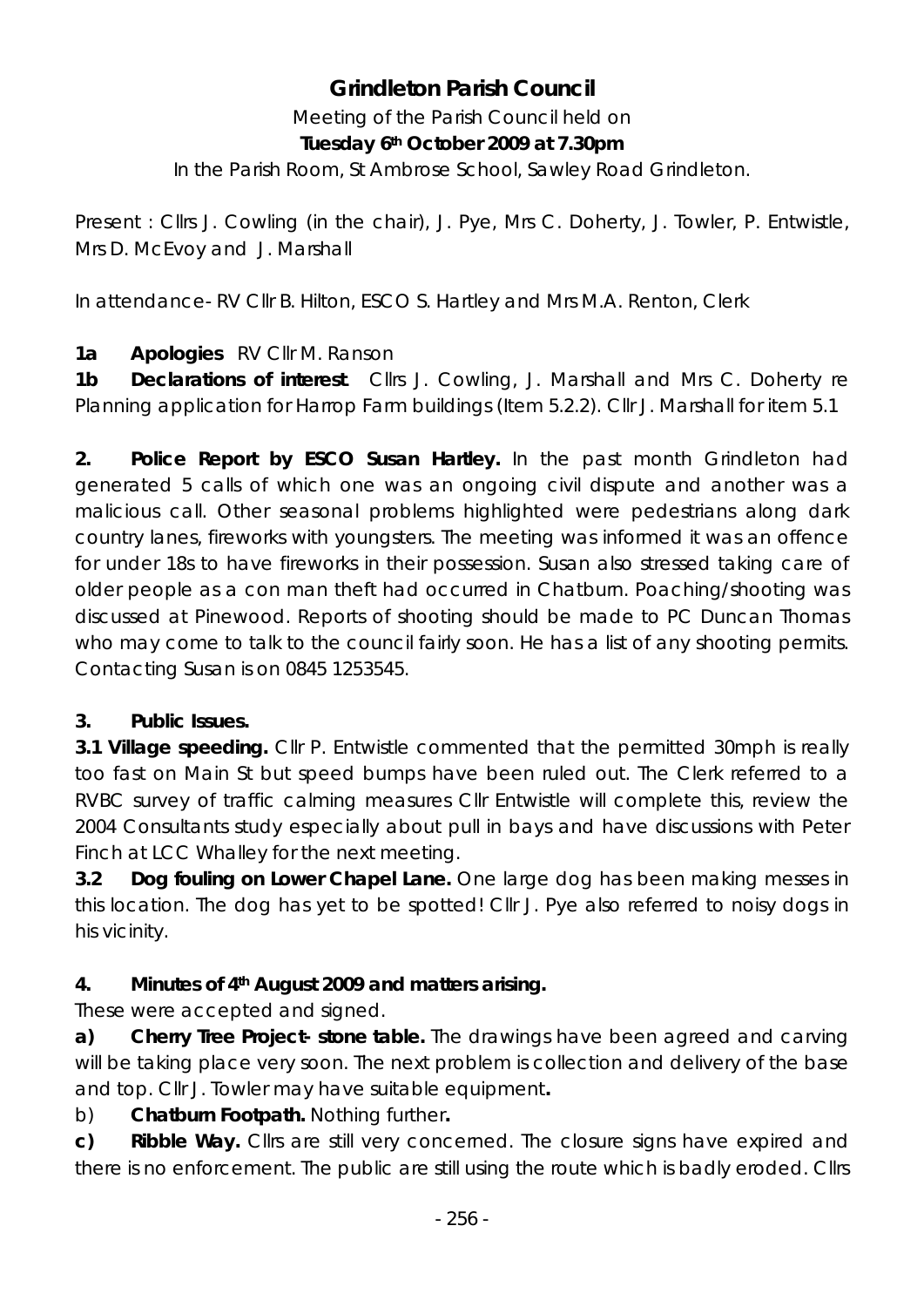believe more stiles are needed. The clerk is to write to the Countryside Officer Dave Padley to get this moving.

d) **Road markings at St Ambrose School.** The school has been consulted, Cllr Mrs C. Doherty informed the meeting and the signs are to be reinstated across the entrance!

e) **Garages** The Clerk reported she had written to RVBC to propose acquiring the garage sites. Some concern expressed by Cllrs that demolition could be expensive due to asbestos in the garages. This needs to be factored into any negotiations.

#### **5. Planning Issues**

#### **5.1 Observations needed-**

**5.1.1** 3/2009/0776 Proposed construction of a general purpose building at Causeway Farm Sawley Road Grindleton BB74RT. The Plans were considered at the meeting. There were no objections.

## **5.2 Observations made on planning applications since the last meeting.**

**5.2.1 3/2009/0532** for Conversion of Methodist Chapel into 6 one and two bedroom affordable flats including additional amenity and car parking spaces at Methodist Chapel Lower Chapel Lane Grindleton BB74RN

The Council did not approve this application on the following grounds:-

1 The lack of off street parking is a major problem in Grindleton and this development will exacerbate the situation as the application does not allow for sufficient parking spaces. The areas that have been allocated for parking will result in the cars having to reverse into a narrow lane with very little room to manoeuvre.

2 Access from the main road (Main Street) is by a single track lane and this already serves 18 dwellings. Currently refuse collection vehicles are unable to access the area and concerns have been expressed regarding access for emergency vehicles.

3 There appears to be too little amenity space.

4 The entrance and adjoining wall are of historical interest.

( It was noted that RVBC had not yet determined this application).

**5.2.2 3/2009/0513** Conversion of disused barn into 2 low cost dwellings at Harrop Gate Barn Harrop Fold Lane Ends Grindleton

The Parish Council had no objections to this application.

**5.2.3 3/2009/0683** Renewal of planning consent to build a new 4 bed detached house with garage at land at Sawley Road Grindleton BB7 4QS.

The Parish Council had no objections to this application.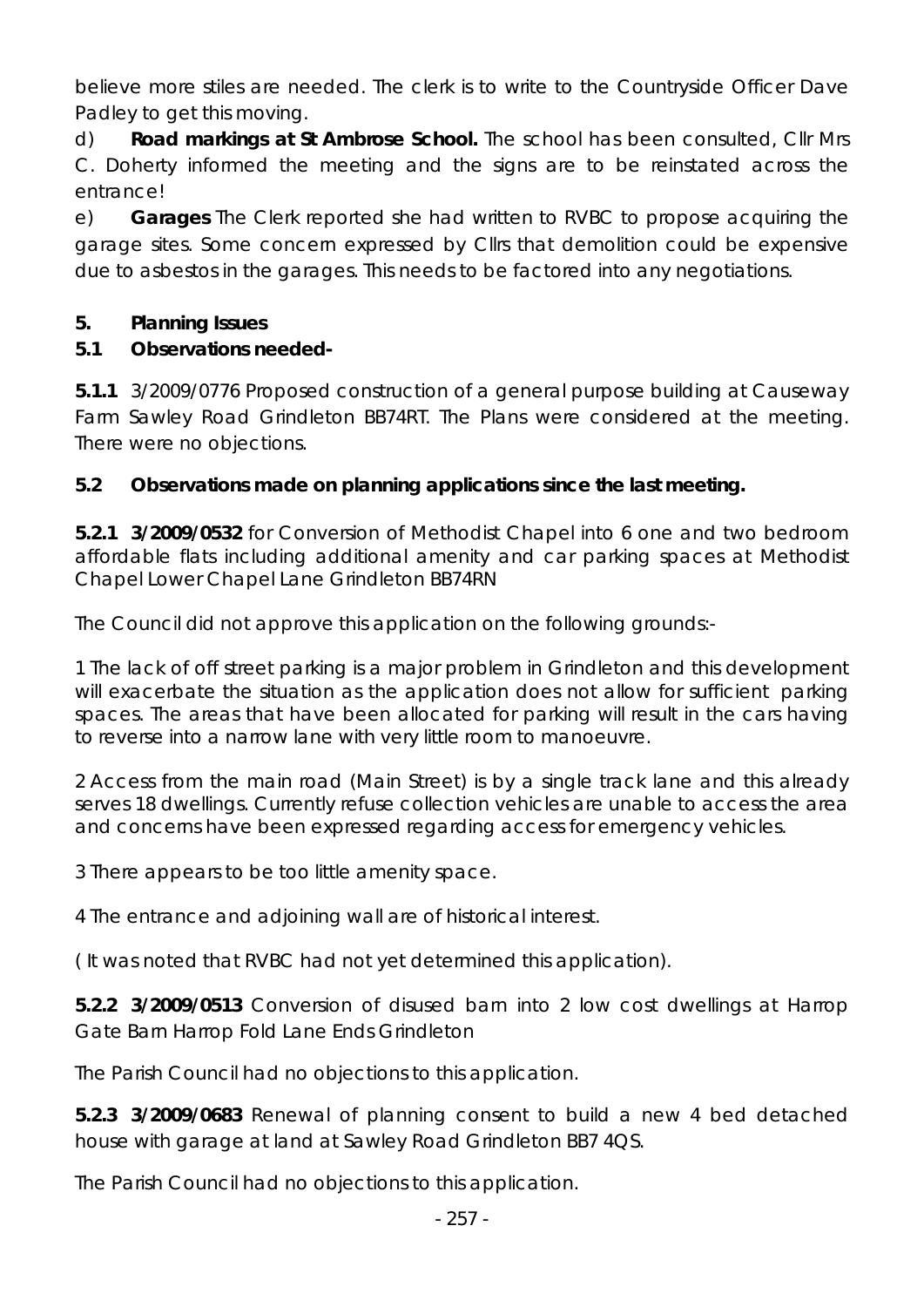**5.2.4 3/2009/0697** To modify/discharge condition utilise a min of 60% of floor space of the converted building for business purposes at Baygate Barn Baygate Bolton-by-Bowland BB7 4PQ.

The Parish Council had no objections to this application.

**5.2.5 3/2009/0730** Change of use of part of existing front garden to provide off road car parking for one vehicle, steps to join existing garden path to house and provide storage area for 3 wheelie bins and housing for meters (resubmission) at 4 Greendale View Main St Grindleton BB7 4QY. The Parish Council had no objections to this application. (A further letter supporting the provision of additional off road parking was also sent, in line with the Parish Plan aims).

## **5.2.6 3/2009/0756 for first floor bedroom extension at rear of 2 Eccles Terrace Grindleton**

The Parish Council had no objections to this application.

#### **6. Finance Matters**

#### **a) Payments approved**

|         | Who to                         | What for                        | Legal Power   |
|---------|--------------------------------|---------------------------------|---------------|
| £183.33 | <b>Clerks Honorarium for</b>   | Total payment = $£188.63$       | S112 LGA 1972 |
|         | Aug/Sept                       |                                 |               |
| £5.30   | Clerks expenses                |                                 |               |
| £99.00  | <b>Chatburn Parish Council</b> | To ratify payment made after    | S103 LGA 1972 |
|         |                                | the last meeting for repairs to |               |
|         |                                | speed Indicator device          |               |
| 2.48    | United Utilities plc           | Water for allotments- full sum  | S111 LGA 1972 |
|         |                                | was £24.92 but £22.44 already   |               |
|         |                                | sent too early so credited-     |               |
|         |                                | This total needs to be ratified |               |
| 99.00   | <b>Chatburn Parish Council</b> | 1/3 share of repair to the      | S101 LGA 1972 |
|         |                                | Speed Indicator (to ratify      |               |
|         |                                | payment already made)           |               |
| £290.11 | Total                          |                                 |               |

**b) External Auditor.** The Annual Return needed some amendment to reflect the past year. This was explained and agreed for resubmission

## **c) Current Budget**

This was circulated prior to the meeting to keep Cllrs were informed of spending so far this year and also to give a basis for next year's budget. There were some computer problems accessing this report circulated by e mail. The Clerk will re circulate with a compatible program.